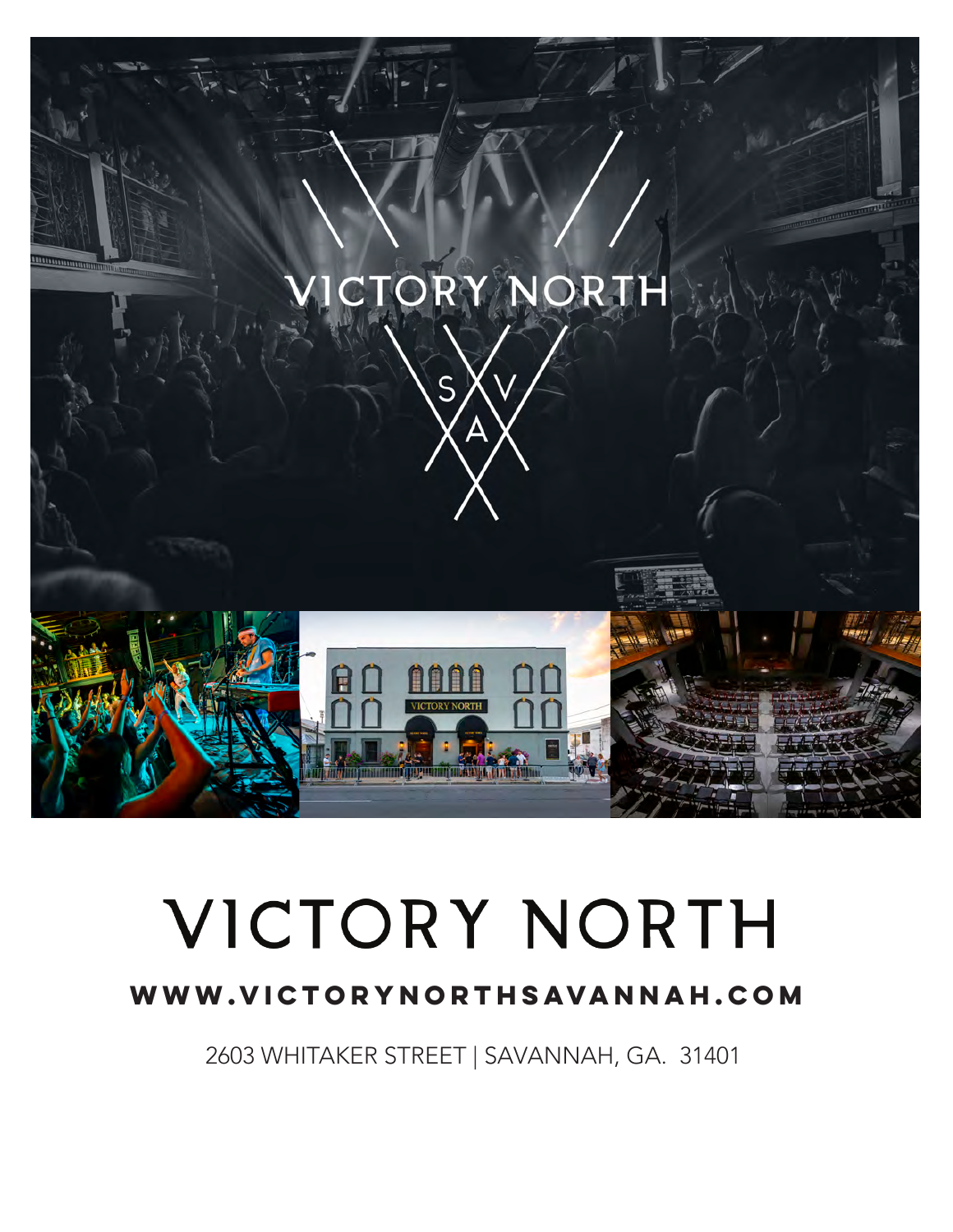## POWER AND CIRCUIT LOCATIONS

One Guest 200 amp 3 phase CamLoc disconnect service. \*Please see drawing for circuit locations & stage power.

#### **SOFTGOODS**

Two black legs directly behind Vertec main speakers 13'9" high, by 4' wide. One Upstage black curtain 16'6" high by 13'9" tall. Two black curtains on tracks to close off the offstage wings. *\*Please see drawing for locations*

#### LOAD IN INFO

Primary Parking and load in location is off of 43rd street through the double doors on back corner of the building. This location provides direct access to the stage via ramp. *\*Please see diagram for parking and load in visualization.*

## DIRECTIONS TO LOAD IN AREA | *Take Interstate 16 East form Interstate 95*

Take exit 165, Stay in the Right Lane and Turn Left at 37th Street. Stay on 37th Street for .6 miles and Turn Right onto Whitaker Street. Stay on Whitaker Street for .3 miles and Turn Right onto 43rd Street. Victory North is directly on the corner of Whitaker and 43rd Street, the load in is located at the double doors at the side rear of the building.

#### BUS PERMIT INFORMATION

City of Savannah Motor Coach Permit Office P.O. Box 2101 Savannah, GA 31498-1501 912-651-4235 office 912-651-6468 Fax

## THIRD FLOOR DRESSING ROOMS & BACKSTAGE

Dressing rooms and backstage area is located on the third floor, accessible from elevator behind stage, front entrance stairwell, and direct access street level stairwell located next to load in doors.

One Star Dressing Room with private bathroom with shower.

Two room for dressing and lounge.

One large common area.

Additional two bathrooms one with shower located behind kitchen. Kitchen area includes microwave, sink, refrigerator, coffee/tea maker.

\*Please see drawing for floor layout.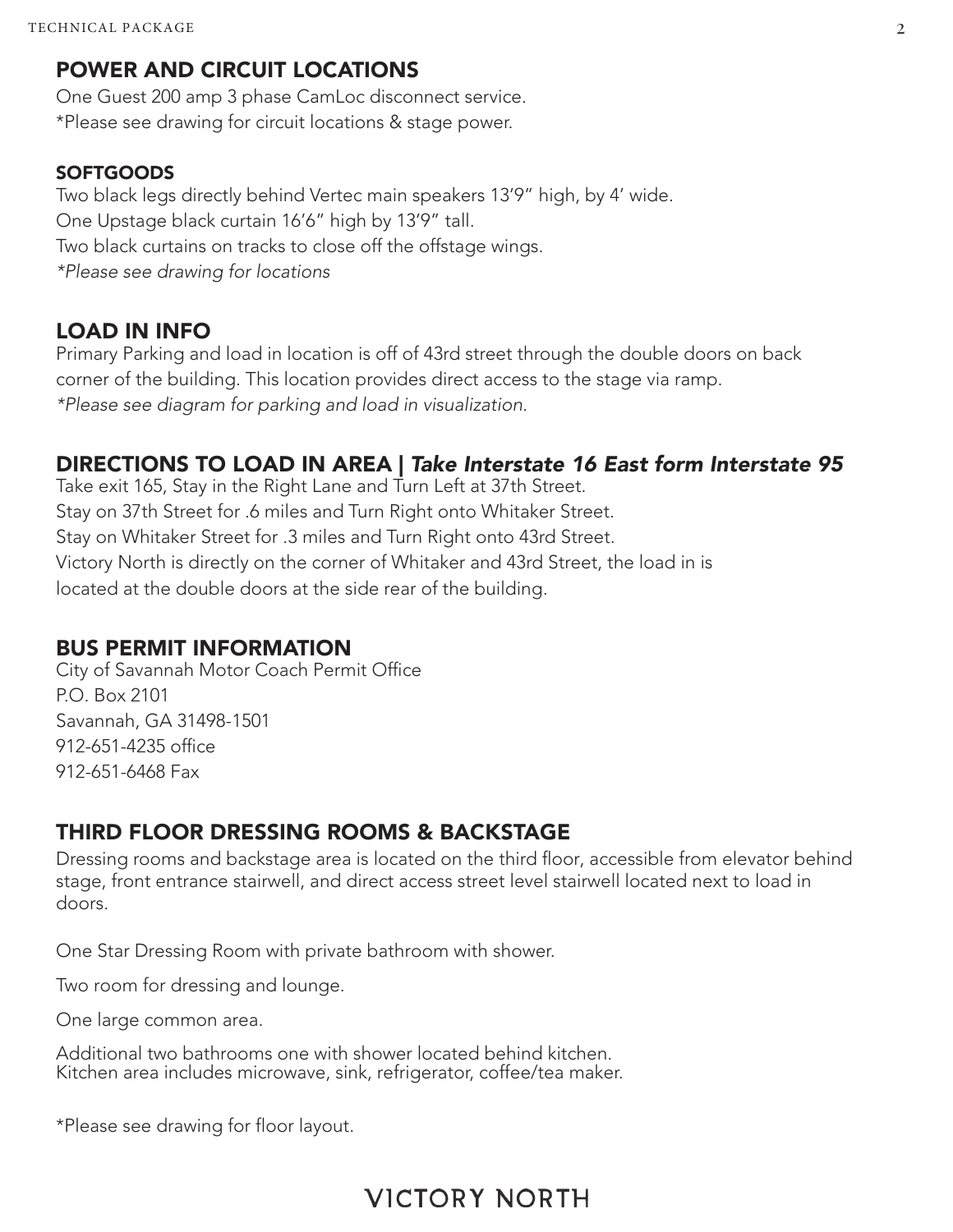## **AUDIO EQUIPMENT OVERVIEW**

## **SPEAKERS**

MAIN ARRAY: MEYER LINA (10)

FILL: MEYER UP4XP (10)

SUBS: MEYER 750LFC (4) MEYER USW-112P (2)

PROCESSOR: MEYER CALLISTO 616

MONITORS: MEYER MJF-208(6)

CONSOLES: FOH DIGICO SD-9 MONITOR DIGICO S-31

STAGE BOX: DIGICO D2 RACK 48X24 DIGICO LITTLE RED BOX **INTERFACE** 

#### **MISCELLANEOUS**

WHIRLWIND CUSTOM POWER DISTRIBUTION SYSTEM STAGE POWER K&M TALL TRIPOD BOOM STAND (8) K&M SHORT TRIPOD BOOM STAND (8) K&M TALL STRAIGHT MIC STAND (4) RADIAL J-48 ACTIVE DI (4) RADIAL JDI PASSIVE DI (4) WHIRLWIND PCDI SHURE SM-57LC (4) SHURE SM-58LC (6) SHURE B57A SHURE B52A SHURE SM-81LC (3) SENNHEISER E609 (3) SUB SNAKES (4)

COURTYARD SYSTEM SPEAKERS: MEYER X-42 (2)

SUBS: MEYER 750LFC (2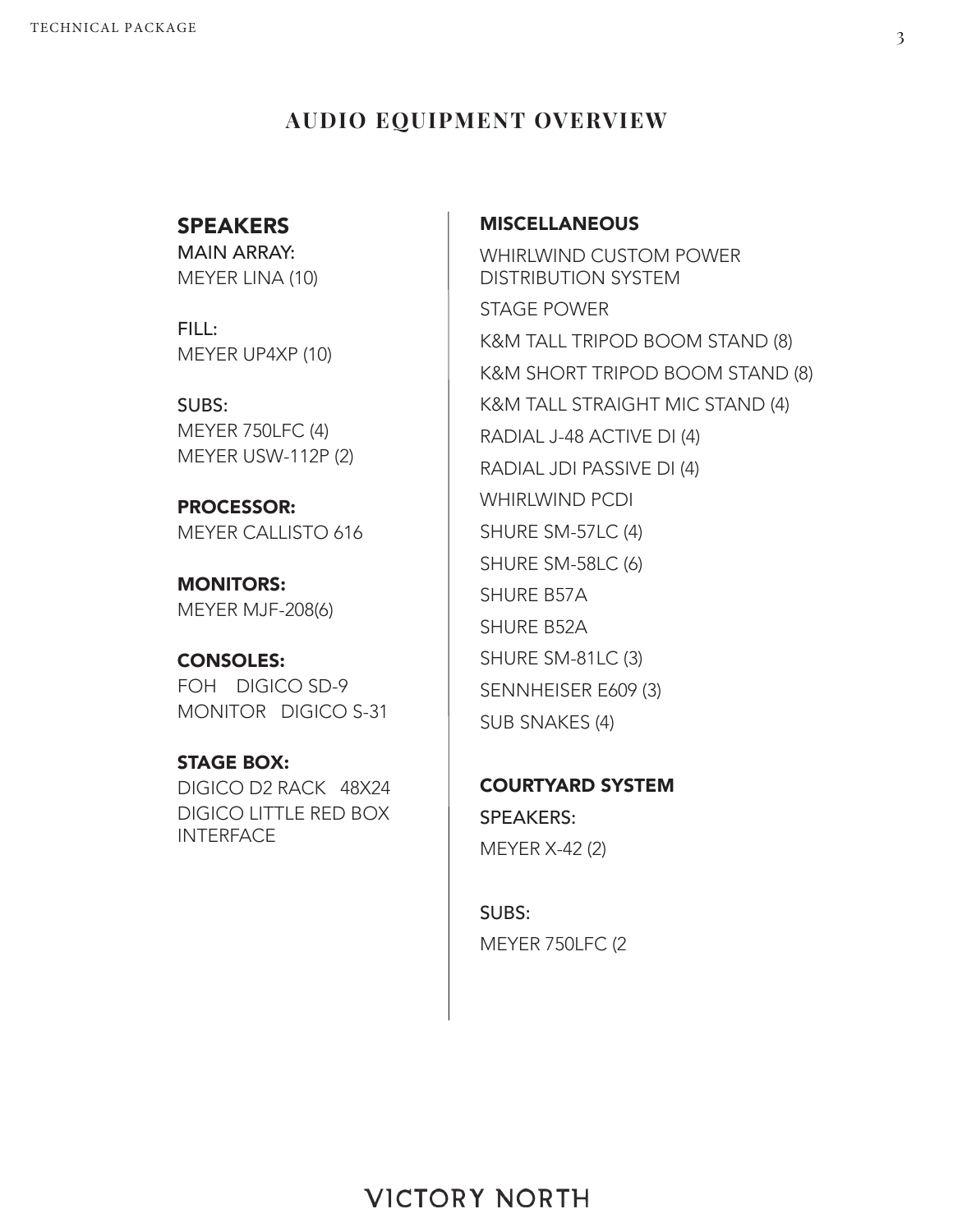## **LIGHTING EQUIPMENT OVERVIEW**

## FRONT LIGHT

ETC Source4Lustr2 (6)

### SPOT LIGHTS: **CHAUVET**

RogueR3Spot (7)

COLOR WASH: CHAUVET Colorado1QuadZT (6)

EYE CANDY: ROBE PATT 2013 (3)

UP LIGHTS: **CHAUVET** WellFit (12)

# HAZE:

**CHAUVET** HurricaneHAZE4 (1)

## CONSOLE: **CHAMSYS**

MagicQ MQ80 (1)

## LIGHTING POSITIONS

All lighting positions are dead hung, with ladder accessibility for hang or focus.

Front of House position - Four non-dimmable 20amp circuits, One 5-pin DMX output One CAT5 lighting network port.

Tormentor Booms - Five positions vertically located on balcony columns.

One non-dimmable 20 amp circuit per column. One 5-pin DMX output, and one CAT5 lighting network port per column.

Upstage Batten - Four non-dimmable 20amp circuits, Two 5-pin DMX outputs, and two CAT5 lighting network ports.

Mid-stage Tormentor - 2 pipes located horizontally on celling stage left, and stage right.

One non-dimmable 20amp circuit, One 5-pin DMX output, and one CAT5 lighting network port for each location.

*\*Please see drawing for position locations.*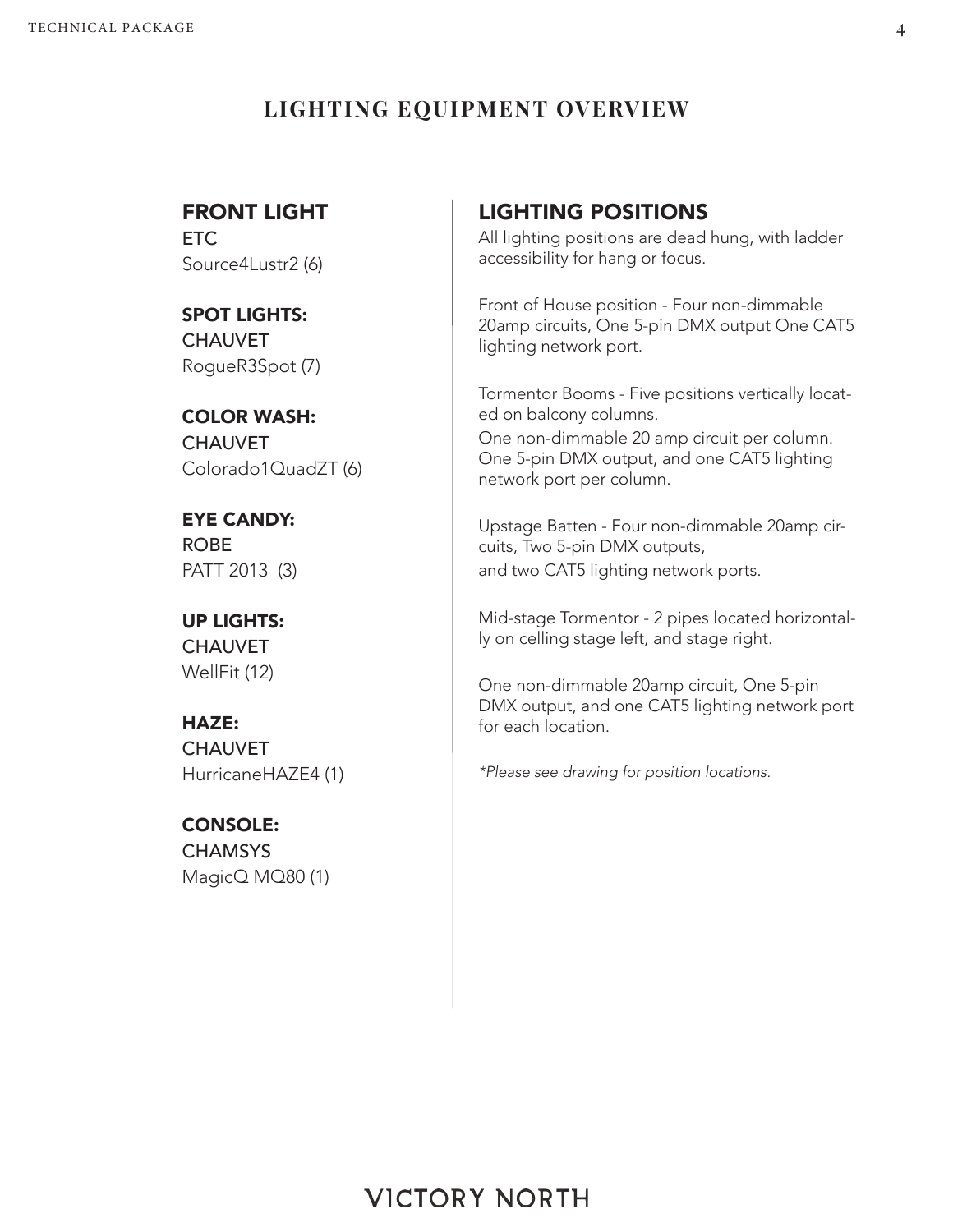## **LIVE STREAM EQUIPMENT OVERVIEW**

## **CAMERAS**

PTZ - datavideo PTC-200 4k (3)

CAMERA CONTROLER Datavideo RMC-180

VIDEO SWITCHER ATEM Television Studio Pro 4K

MONITOR: Blackmagic Design Smart View 4K

ENCODER: Blackmagic Design Web Presenter

VIEWING SCREENS: Two TV Screens on Mezzanine